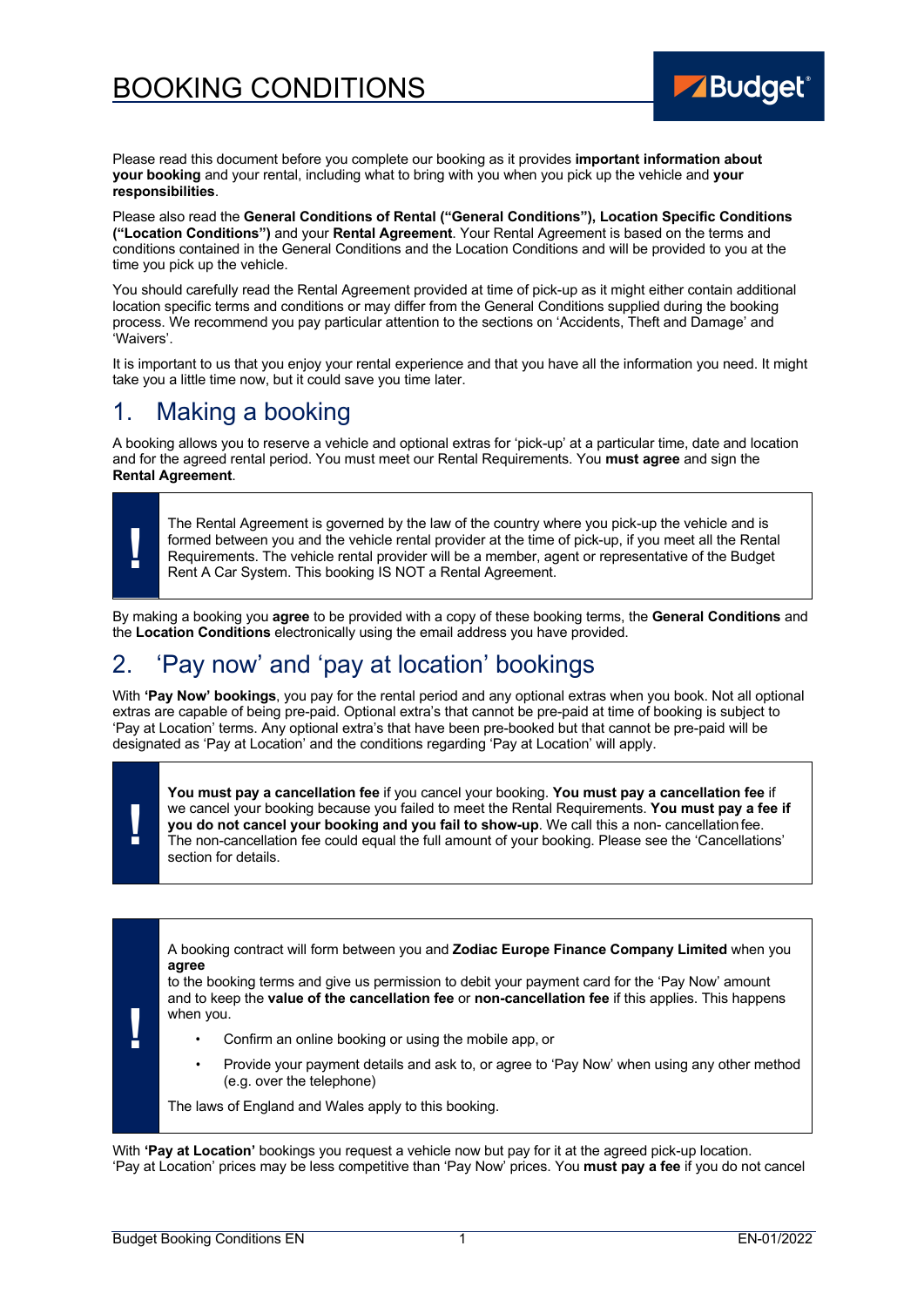

your booking and your fail to show-up. We call this a **non-cancellation fee**. Please see the 'Cancellations' section for details.

You **agree** to the booking terms and give the vehicle rental provider permission to debit your payment card for the value of the **non-cancellation fee**, when you (i) confirm a Pay at Location booking online or using the mobile app, or (ii) provide your payment details and ask to, or agree to 'Pay at Location' when using any other method (e.g., over the telephone).

The law of the country in which vehicle rental provider is resident applies to this booking.

**CONTACT US:** For **'Pay Now' bookings, Zodiac Europe Finance Company Limited** can be contacted by writing to Avis Budget House, Park Road, Bracknell, Berkshire, RG12 2EW, United Kingdom or by contacting Reservations (see below). For **'Pay at Location' bookings**, the vehicle rental provider is the person named on your review your booking page and on your email confirmation. Alternatively, please contact Reservations.

# 3. Changing your booking

You may change your booking (whether a 'Pay Now' or 'Pay at Location' booking) any time before the day you are due to pick-up the vehicle by calling Reservations or managing your booking online (if available). You may be able to change your booking on the pick-up day, but you will need to check with Reservations.

We will send you a revised booking confirmation email confirming your new booking details and new amount paid to the email address you provided.

All change requests will be subject to availability and may result in a **price change**, as the revised booking will be at prices available at the date of the change. If the 'Pay Now' amount at the end of the booking is:

- **More** than the amount you paid us, you **must pay** the balance
- **Less** than the amount you paid us then **no refund** will be given. However, if you wish to buy optional extras when you collect the vehicle, you may use the difference towards the cost of these optional extras.

If you change your booking, your original booking will be **cancelled** and a new booking created. There is no charge for making a change. However, if the change has the same effect as a **cancellation**, you may be charged a **cancellation fee**. You may be entitled to a refund if you have made a new booking. Please contact Customer Services for more information.

## 4. Cancellations

You may cancel your booking at any time before the day you are due to collect your vehicle by calling Reservations or managing your booking online (if available).

**!**

**!** Depending on when you cancel, **you may be charged either a cancellation fee or a noncancellation fee**. The fee is calculated taking into account the type of booking, the amount of notice you have given and the location where you would have picked up your vehicle.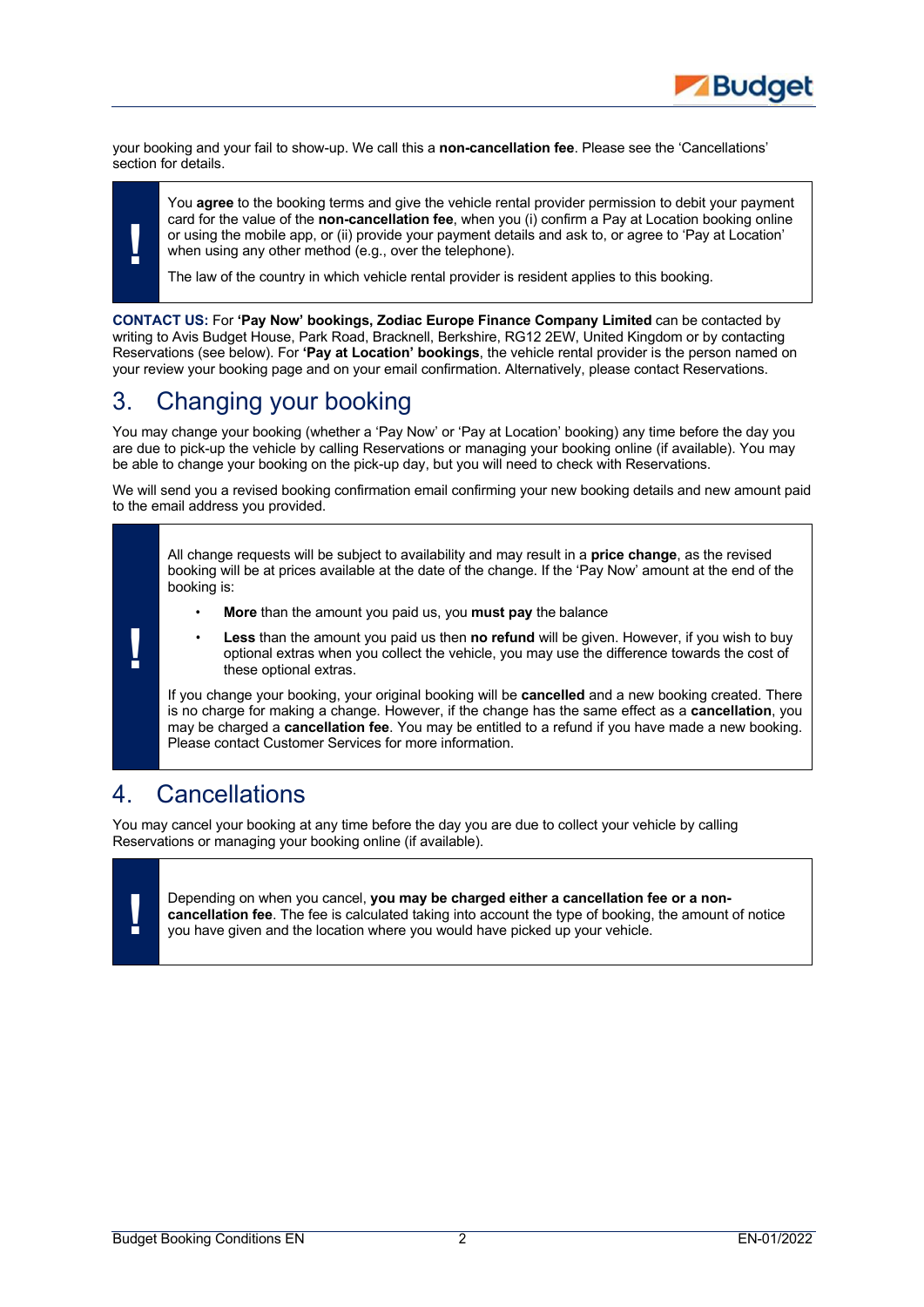

|                                                                          | 'Pay Now' booking                                                                                                                                                                                                                                                                   | 'Pay at Location' booking |
|--------------------------------------------------------------------------|-------------------------------------------------------------------------------------------------------------------------------------------------------------------------------------------------------------------------------------------------------------------------------------|---------------------------|
| Up to 48 hours before the day<br>your rental was due to begin            | No fee for cancellation. We will give you<br>a full refund                                                                                                                                                                                                                          | No fee                    |
| Less than 48 hours <b>before the</b><br>day your rental was due to begin | The <b>lower</b> of (i) 2 days worth of your<br>booking, or (ii) depending on the country<br>you booked in, GBP 60, EUR 65, CHF<br>76. ZAR 425. NOK 645. DKK 485. SEK<br>693, PLN 281 or the equivalent amount<br>in local currency. Fees are subject to<br>taxes where applicable. | No fee                    |
| If you do not cancel and fail to<br>show-up                              | No refund. We will retain the full amount.                                                                                                                                                                                                                                          | No fee                    |

You have the right to prove that neither the vehicle rental provider nor us has sustained any loss or any loss sustained is significantly lower than the amount deducted, and if proved, you may be entitled to a **full or partial refund.**

**CONTACT US:** You must contact customer services in writing to request a refund. It can take up to 14 days for your card company to process a refund. We are not responsible for how long it takes your card company to process a refund.

## 5. The price

**!**

The **vehicle rental price** is calculated based on your requested start and end dates and times, the rental location(s), the amount of time you rent for, the type of vehicle stated you requested.

The **price of optional extras** – such as baby seats, additional driver(s), excess reduction products, delivery charges and GPS devices – are calculated based on the requested start and end dates and times and the rental location from which you will pick-up the vehicle.

Unless stated otherwise, the price also includes all costs you must pay – for example, vehicle tax, local taxes, and any location surcharge.

Some locations – mostly airports, train stations and in some city center locations – will charge a location surcharge as it costs us more to operate there. Don't worry, it will be included in the price quoted to you but it may be shown as a separate item on your rental contract or receipt.

If you are renting in the Canary Islands, you vehicle rental provider is Alquile un Coche en Canaries S.L., an independent licensee and a member of the Budget Rent A Car System. Alquile un Coche en Canaries S.L requires that the renter purchase fuel-up-front. Please review the **Location Conditions for the Canary Islands** for more information.

# 6. Rental requirements

### Booking Reference

**You must** bring your reservation number or booking confirmation email with you. It will help the location find your details so you can get on your way as quickly as possible.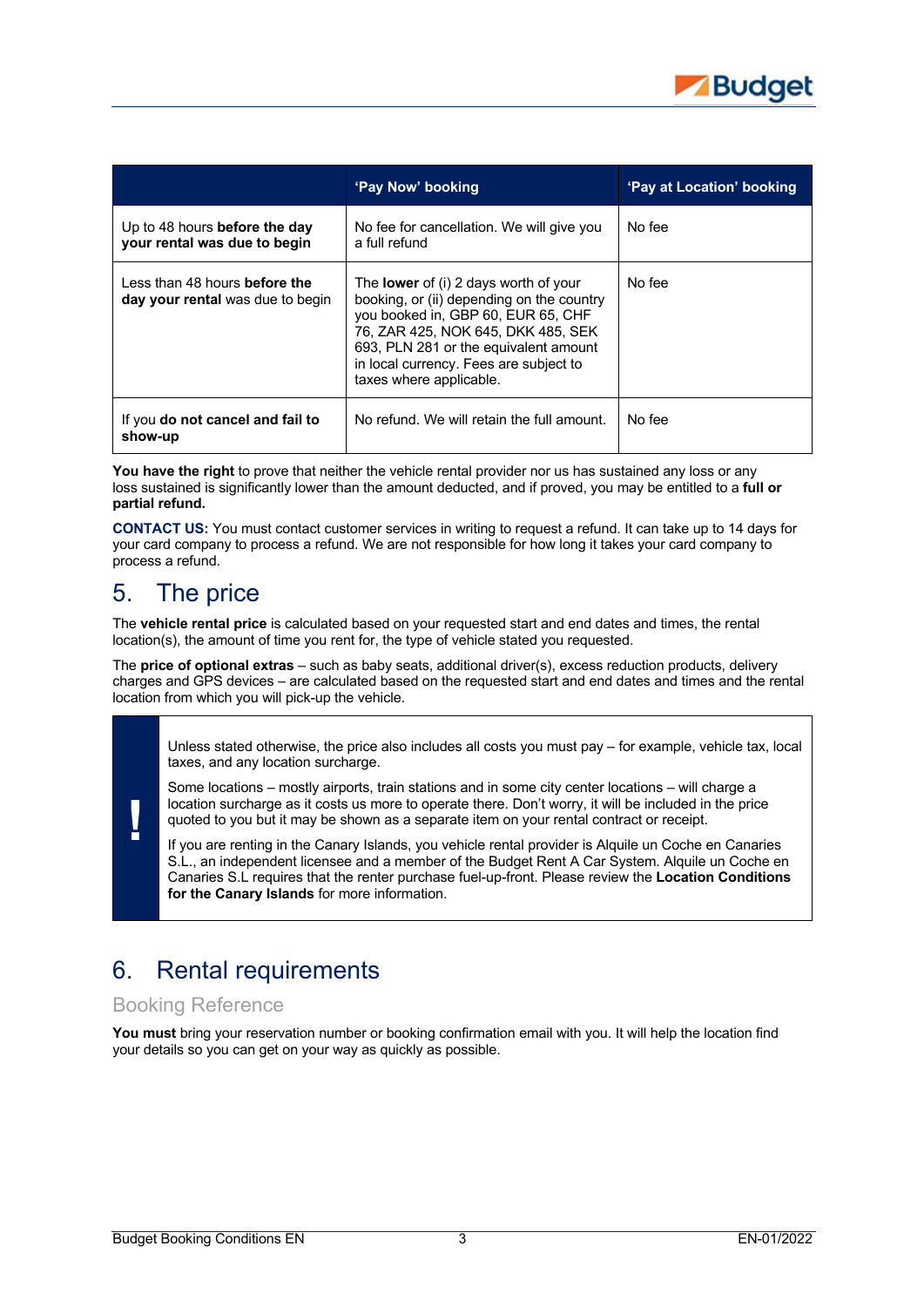

## Driving License

**!**

We **may refuse** to allow any driver to drive the vehicle who (i) **does not** hold a full driving license valid for use in the country of rental for the entire rental period, (ii) **has not** brought an international driving license or official translation (if applicable), (iii) **has not** held their license for the minimum period required by the rental location, (iv) has driving related **convictions**, or (v) who **does not** meet our **security or credit checks**.

Please read the **Location Conditions – Driving license and ID requirements** or call **Reservations** for more information.

**Drivers must** bring an international driving license **or** an official translation in the language of the country of rental **if**:

- Their driving license was issued in Europe, and you are renting in a country outside Europe
- Their driving license was issued in a non-European country, and you are renting outside that country
- Their driving license was issued in a non-roman alphabet like Arabic, Chinese, Greek, Russian, Hebrew or Japanese (and other similar non-roman alphabet-based languages)

#### **Drivers are responsible to check what the statutory requirements are in the country in which they intend to drive.**

**Drivers must** bring previous driving licenses or a letter from their driving license authority stating that they have held it for at least the minimum period if their current driving license does not show the full period.

## Proof of Identity, Photo ID and Proof of Address

Please note that not all locations will accept a driving license as a valid form of identity or address. As such, **the person hiring the vehicle must** bring proof of their identity, e.g., a valid current passport or identity card/document. The photo ID **must be** recognizable. The **person hiring the vehicle must** also bring proof of their address. This could include a recent utility bill or a bank statement that shows the address.

Drivers shall ensure that the rental agreement indicates their personal postal address.

### Payment Methods

**!**

We generally accept American Express (excluding Travelers Cheque Cards),Visa and MasterCard (in both cases excluding prepaid cards). For more information, please read the **Location Conditions – Payment Section** or call Reservations.

You must bring the payment card used to make your booking as it is used as a form of identity check to ensure the vehicle is given to the person who made the booking. For certain high value vehicles, **you must bring two payment cards** in the name of the person who made the booking who must also be the main driver. Please look at your booking confirmation email or call Reservations.

**The name on the payment card(s) must be the same as the name on the driving license for the main driver.**

If you don't have the payment card used to make the booking with you, **we reserve the right to cancel your booking and to charge your payment card on record for damages we have incurred (to the extent legally permissible).** The rental location may, at its sole option, still rent to you if they have another vehicle available and you meet all rental requirements and security checks, but you will have to pay the 'Pay at Location' prices available on the day, as this will be treated as a new rental.

#### Pre-Authorizations and Security Deposits:

Before the rental location will let you rent a vehicle, they will take a **pre-authorization** or a **security deposit**. **You must** use an approved payment card that is in your name and has enough funds available on it.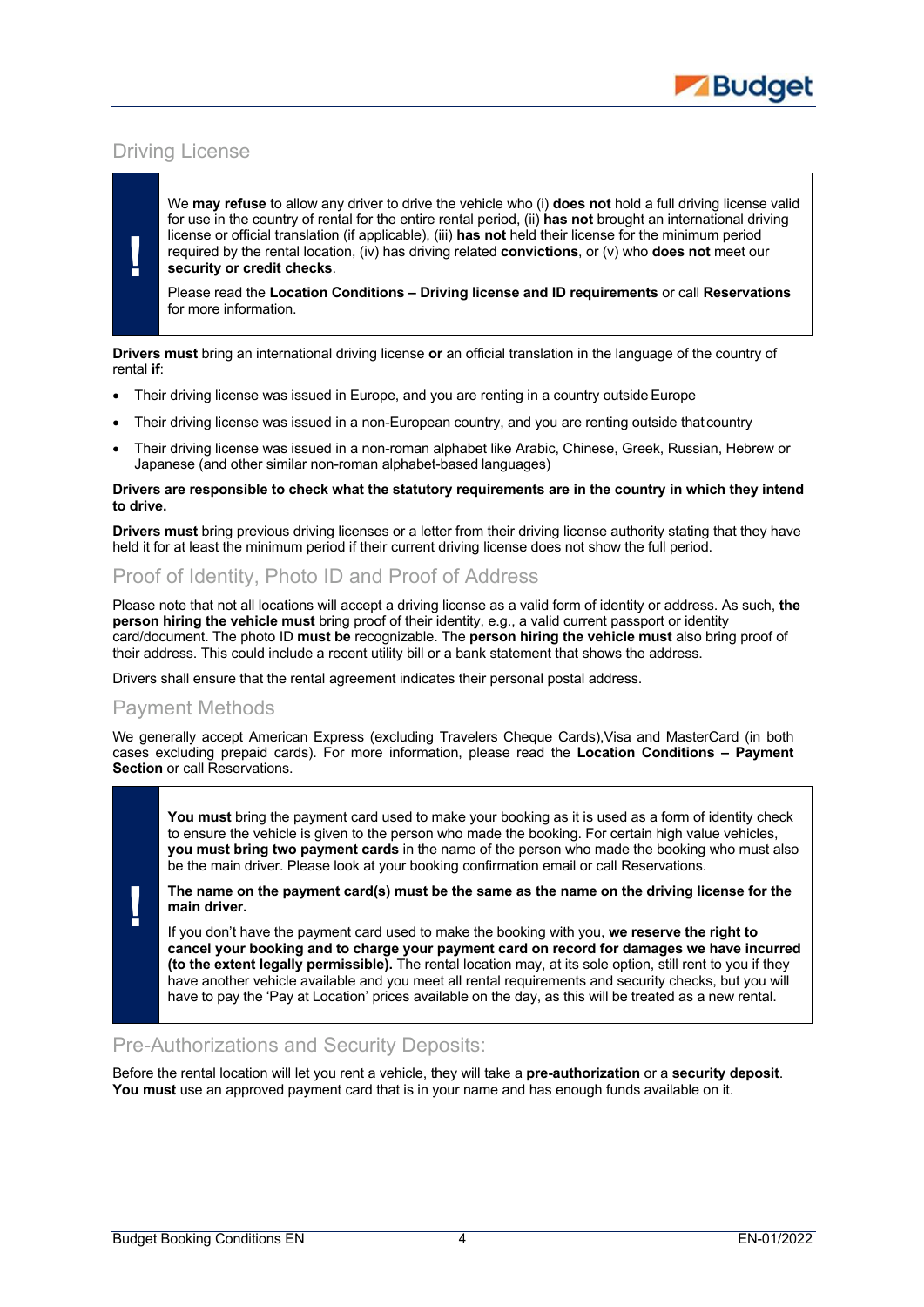

#### **What is a Pre-Authorization or a Security Deposit?**

A pre-authorization holds an amount of money in your account. Once a pre-authorization has happened, you won't be able to use that money for anything else until you've paid for the rental and your card company releases the pre-authorization. While a pre-authorization is in effect, it may even look like the amount has been deducted from your account, this isn't the case; the money is simply **'on hold'** until a final payment has been made.

A security deposit, on the other hand, transfers money out of your account. Where a security deposit is taken, the amount of the security deposit will be the same as for a pre-authorization.

The value depends on the country in which you are renting. For a full explanation, please refer to the Location Specific Terms and Conditions for the country in which you are renting or speak to a member of our Reservations team.

At vehicle return, the final payment amount will be calculated and processed using the payment card provided. If the final payment is greater than the **security deposit**, the rental location will ask you to pay the difference. If the final payment is less than the **security deposit** – or you choose to pay using a different method – you will need to contact Customer Services to get a **refund**.

If you choose to pay by a different method, please be aware that the **pre-authorization** on the original card will remain until released by your card company.

Your card company not the rental location is responsible for **releasing pre-authorizations and processing approved refunds** and this can take up to **28 days.**

### Driver Age Restrictions

There are age restrictions – but they vary by vehicle and by country. Please read the **Location Conditions – Age Information** section or call Reservations.



**!**

If a driver is under the minimum age to drive the vehicle class booked, the rental location will try to find you a vehicle with a lower age restriction. Drivers above certain age **must** provide additional documents to show they are fit and able to drive. Drivers above a certain age or below a certain age **must** pay a driver surcharge. If a driver is under the minimum age or over the maximum age restriction for **all vehicles**, they won't be able to drive.

### Unacceptable Behavior

The **rental location may refuse** to rent to you if you or anyone in your party behaves in an unacceptable way, e.g., if they believe that any driver is under the **influence of drink or drugs** or you, or anyone in your party, is **abusive or threatening** to their teams or the customers.

## 7. Security Checks

By making a booking **you agree** to identity, security, driving license and credit checks being carried out against you and any **additional drivers or persons making payment towards the rental**. See Section 9 Use of Your Personal Information for more information.



The **rental location may refuse** to rent the vehicle if you or the person making payment fails any of the checks and this leads us to believe that you, the person payment for the vehicle, the driver or any additional driver results in the rental being deemed high risk**. The rental location may refuse** to allow a driver to drive the vehicle if they fail any of the checks. The **rental location may**, if allowed by law, **refuse** to rent the vehicle if you or any person making payment owes any amount owed to them or any other member of the Budget Rent A Car System or another group company.

If any information you have given is shown to be false or inaccurate, then you will have **broken your contract. You will then have to pay for any costs or damages we have incurred.**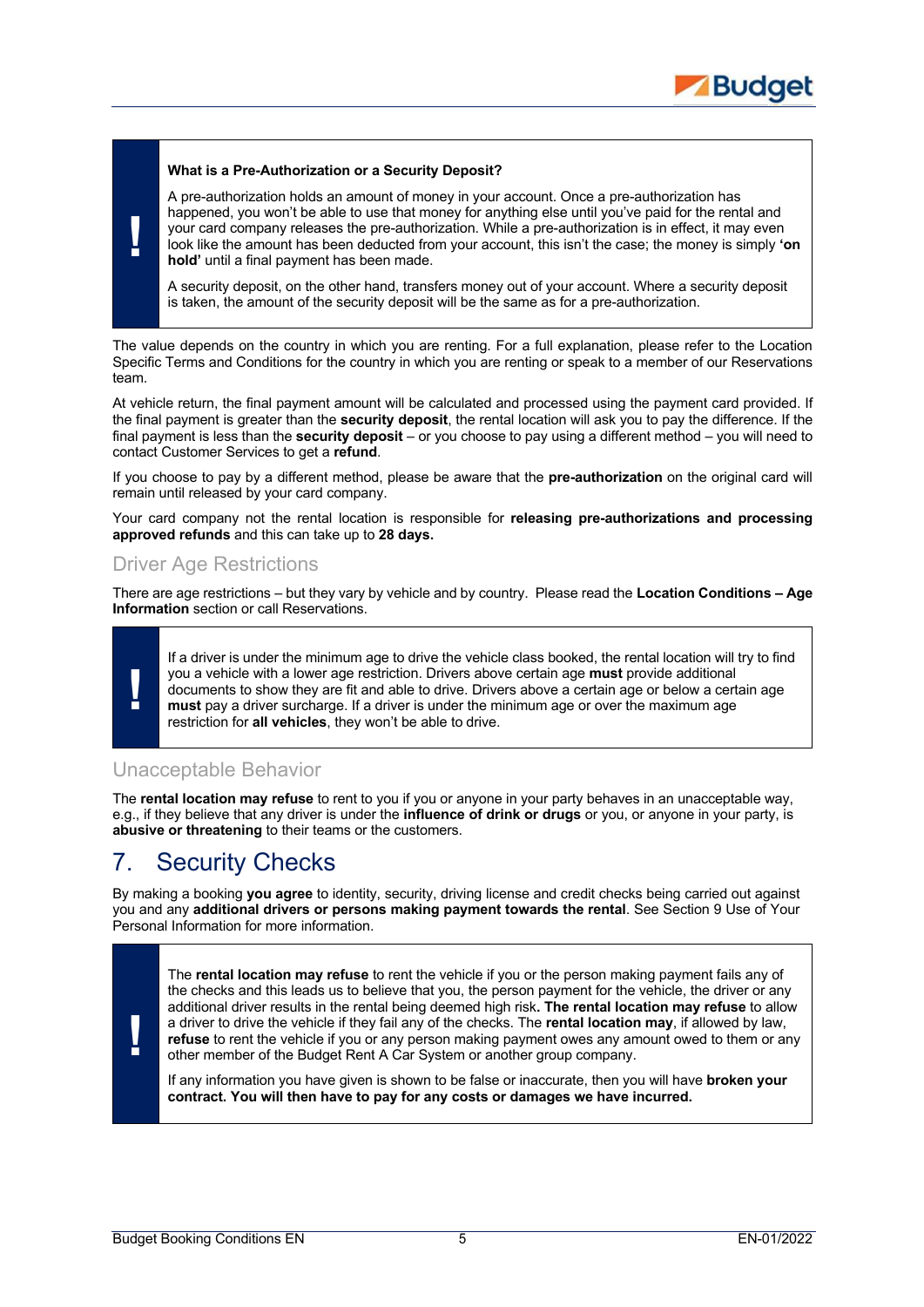# 8. Availability

### Vehicles

If there are no vehicles available in the group you booked, the **rental location will** try to find you a vehicle from a higher group at **no extra cost**. If they can only find you a vehicle in a lower group **and you agree** to rent this vehicle, you will only be charged for the value of that vehicle. If you have already paid, you will be entitled to a **refund** of the difference.

If you have booked a larger size vehicle and it is unavailable, to get you on your way, the rental location may provide you with more than one vehicle or suggest you use alternative transport until they can get a vehicle in the group requested to you.

This rarely happens, but **if no vehicles are available**, you will of course be entitled to a **full refund** of any amount you've already paid.

### Optional Extras

**!**

It would be unusual for the rental location not to have an optional extra you pre-booked. If it does happen, they will try to get one from another rental location. If this is not possible, the **rental location will (at their option)**: buy a new one for you, ask you to buy a reasonably priced one from elsewhere and reimburse you the price paid or refund you the cost of the pre-booked optional extra.

**CONTACT US:** You will need to contact customer services with your booking reference number for a refund.

# 9. Use of your Personal Information

By making a booking, **you expressly agree** to us using and transferring your personal information for as long as the law allows us to as set out in this section.

**We will** use (or process) your personal information in order to:

- Request the **reservation of the rental services** to you,
- Carry out relevant **identity, security, driving license and credit checks**,
- Maintain and improve our **administration and management** of our services,
- Send you information about similar goods and services that we think will be of interest to you if the law allows us to do so. **We do not** share your personal information with third parties touse for marketing purposes unrelated to Budget. You may **opt out** of receiving such information at any time by contacting Customer Services or by clicking the unsubscribe button in the email you have received.

*We share* your personal information with:

|   | $\bullet$ | The vehicle rental provider who will be a <b>member of the Budget Rent-a-Car System</b> . The vehicle<br>rental provider could be located both within and outside of Europe, but we will only transmit your<br>personal information to the extent necessary for them to provide the rental services to you, |  |
|---|-----------|-------------------------------------------------------------------------------------------------------------------------------------------------------------------------------------------------------------------------------------------------------------------------------------------------------------|--|
|   | $\bullet$ | Wizard Co. Inc., the owner of the reservation system, which is in the United States of America,<br>but only to the extent necessary to process your booking through the reservationsystem,                                                                                                                  |  |
| ٠ |           | <b>Enforcement authorities, such as the police or local authorities and municipalities if we</b><br>consider they have a right to the information and the law allow us to do so or to verify the validity of<br>your driving license.                                                                       |  |
|   | $\bullet$ | Third parties, usually located in the country of rental, to allow <b>identity, security, driving license</b><br>and credit checks to be carried out and to detect and prevent crime.                                                                                                                        |  |
|   | ٠         | Third parties who are acting on our behalf in claims and collections administration,                                                                                                                                                                                                                        |  |
|   | ٠         | Third parties who are acting on our behalf in conducting <b>customer surveys</b> that we use<br>for improving our services to you.                                                                                                                                                                          |  |